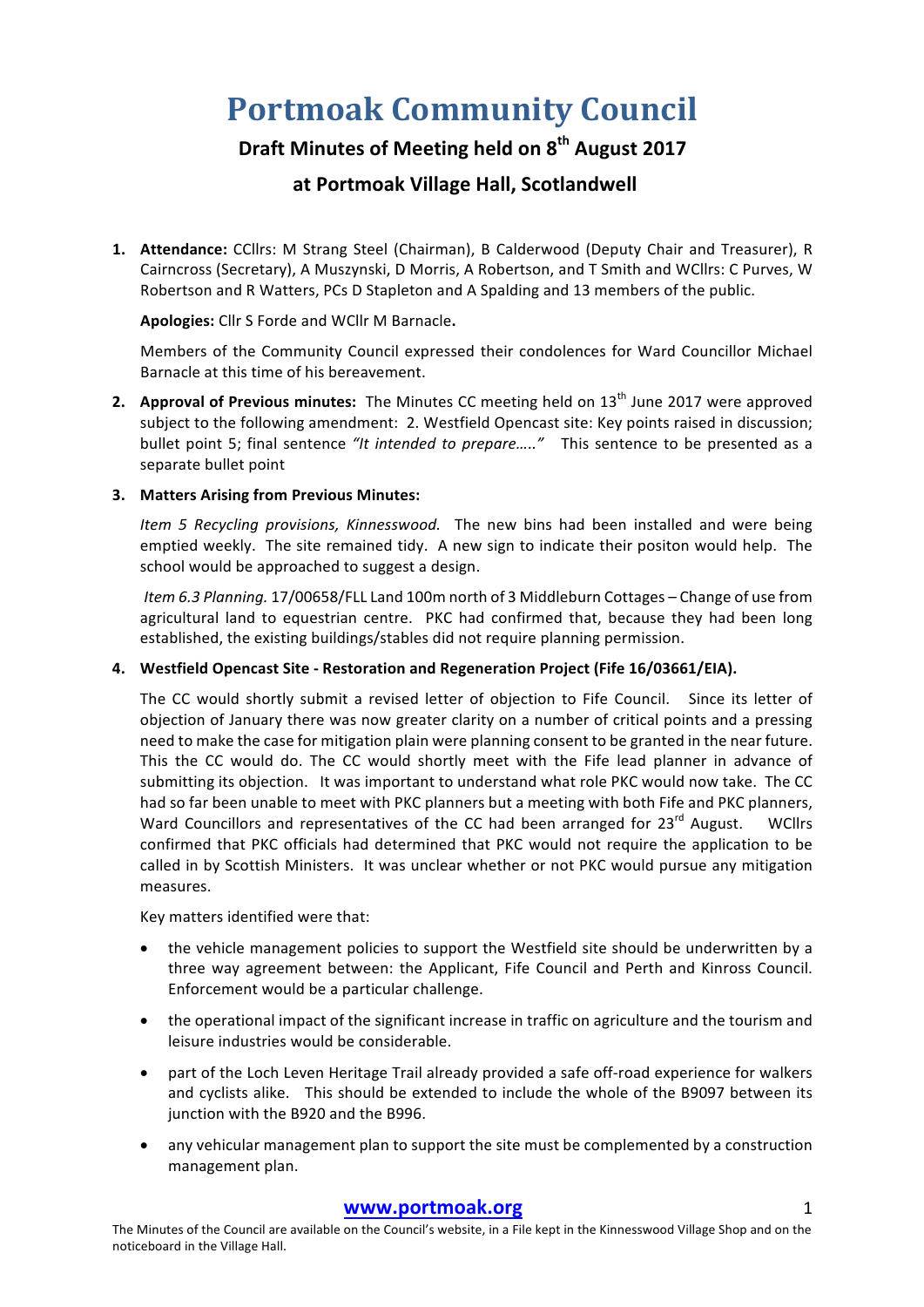there were good reasons to require that there should be flexibility in the hours that the B9097 could be used by HGVs. For example, such traffic should be precluded on agreed statutory holidays, and for particular events (The Kinross Show, The Loch Leven Half Marathon and certain cycling events).

The CC's letter of objection would be copied to the adjoining Kinross-shire CCs - a broader circulation list was under consideration.

- **5. Community Council Meetings.** PKC had recently terminated the provision for hiring the school hall to the CC. As a result all CC meetings from September onwards will be held in Portmoak Village Hall at 7.30PM. A revised calendar of events had been circulated and is available on the CC website. Meeting are ordinarily held on the second Tuesday of each month. WCllr C Purves would explore why PKC had taken this action.
- **6. School access policy on parking.** The CC had followed up on the proposals to restrict parking on the access to Portmoak School, Kinnesswood. It had learned that, despite its support, PKC would take no action in taking forward the proposals. The access problem remained. Clear access to the school for emergency vehicles is essential. WCllrs will pursue what action was now appropriate. The matter was linked to difficulties in achieving safe drop-off and pick-up arrangements for children at the school.
- **7.** Arrangements for the maintenance of residual plots across Whitecraigs. The CC welcomed news that A & J Stephen and PKC were in discussion to achieve transfer of ownership and maintenance of a number of residual plots across the Whitecraigs estate. The CC had an interest in specific plots and in seeing that all plots were transferred. It had contacted PKC to seek clarity on the identity of all plots concerned before negotiations were concluded. WCllr W Robertson would pursue the matter with PKC.

#### **8. Reports**

- 8.1 **Police:** PCs D Stapleton and A Spalding were welcomed. They reported that: there had been no crime in the Portmoak area although there had been an accident at the C50 junction with the Westfield access; the "Farm Watch" scheme was being reintroduced; and speed checks would be likely on the A911 as is passes through Portmoak. The Police will have an information facility at the Kinross Show. The Area Commander's Bulletins of  $14<sup>th</sup>$  June,  $21<sup>st</sup>$ June, 28<sup>th</sup> June, 5<sup>th</sup> July, 12<sup>th</sup> July, 19<sup>th</sup> July, 26<sup>th</sup> July and 2<sup>nd</sup> June and 2<sup>nd</sup> August were noted.
- 8.2 **Treasurer**: Report for the months of April and May 2017. The balance at the month ending  $31<sup>st</sup>$  May: was £584.40 in the General Account; and £639.18 in the Michael Bruce Way Account giving a total of £1,223.58.

#### 8.3 **Planning**:

- 1. *New applications:*
- *2. Progress with Developments:*
	- *a*) Former Lomond Inn: proposals for part demolition and erection of 5 dwelling houses *(16/03661/CON).* No Progress.
	- b) *Development at Glenlomond proposals to build 13 houses (16/00751/FLL).* Final downtakings were in progress. It appeared likely that the site may be sold-on with planning permission.
	- *c*) *Stephen's Field, Kinnesswood.* Matters rested with A & J Stephen. It seemed possible that the recent planning application may be withdrawn and new proposals made. Details are awaited.
- 8.4 **Roads:** CCllr Bruce Calderwood presented an updated Roads Report. There were a number of matters on which to make progress. The narrow footpath alongside the A911 between

#### **www.portmoak.org** 2